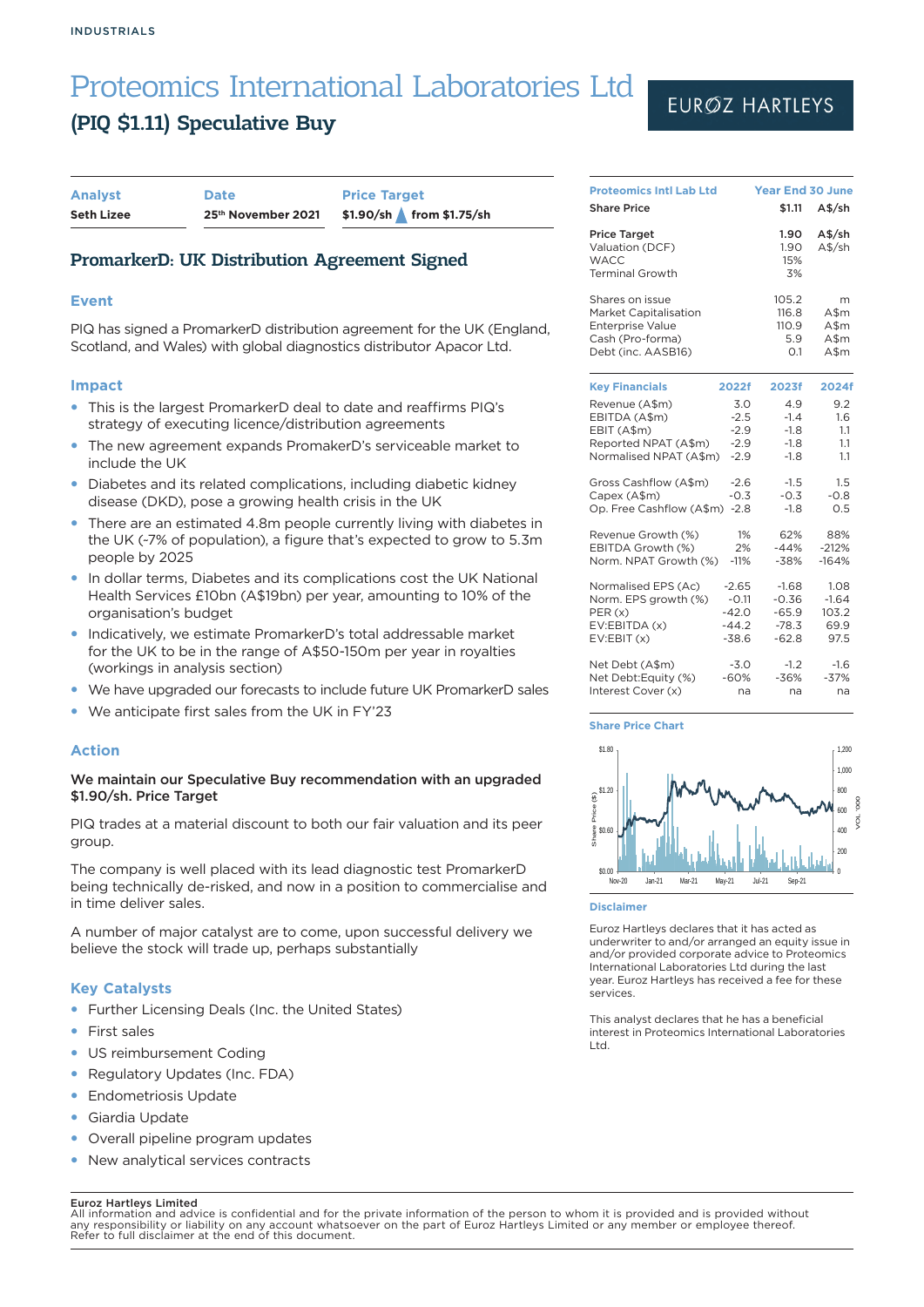## (PIQ \$1.11) Speculative Buy

## EURØZ HARTLEYS

### **Analysis**

- PIQ has announced it signed a new PromarkerD distribution agreement for the UK (covering England, Scotland, and Wales)
- The agreement was signed with global diagnostics distributor Apacor Ltd
- Apacor have 25yrs of experience in medical and analytical diagnostics, and more importantly have strong relationships with government and professional healthcare bodies across the UK
- We note Apacor have similarly signed agreements with other ASX listed diagnostic companies, including Anteotech Ltd (ASX: ADO)
- The key agreement terms:
	- o Two year agreement, extendable by mutual agreement;
	- o Exclusive for England, Scotland, and Wales; and
	- o Conditional on product registration with the UK's Medicines and Healthcare Products Regulatory Agency (MHRA)
- The company anticipates it will complete the MHRA product registration within the next 2 months
- In parallel, PIQ have stated they are already in contact with key bodies and opinion leaders to promote PromarkerD and bring it into the clinic
- We anticipate first sales in the UK in Q1/2 FY'23, subject to no issues surrounding Apacor's launch strategy

#### Market Potential:

- Diabetes and its related complications, including diabetic kidney disease (DKD), pose a growing health crisis in the UK
- There are an estimated 4.8m people currently living with diabetes in the UK (~7% of population), a figure that's expected to grow to 5.3m people by 2025
- 40% of diabetics will go onto eventually develop Diabetic Kidney Disease (DKD)
- The magnitude of the financial burden is just as significant, with diabetes and its complications costing the UK National health Services £10bn (A\$19bn, 10% of its total budget) per year, the majority of this spent treating complications – such as DKD
- We can extrapolate the indicative total addressable market for PromarkerD in the UK, assuming:
	- o Current 4.8m diabetic population, assuming on average 1 test per person per annum
	- o Using indicative US\$150/test price point, a figure we believe is reasonable for a developed nation like the UK; and
	- o Sensitising the range of standard industry royalty rates (5-15%)
- The results of this shown below:

|                                      |              | <b>Royalty Range</b> |       |       |  |
|--------------------------------------|--------------|----------------------|-------|-------|--|
| Total Adressable Market (TAM) - UK   | <b>Units</b> | Low                  | Mid   | High  |  |
| <b>Diabetic Population</b>           | '000s        | 4.800                | 4.800 | 4,800 |  |
| (x) Indicative Test Price            | US\$/test    | 150                  | 150   | 150   |  |
| (x) Royalty Rate                     | $\%$         | 5.0%                 | 10.0% | 15.0% |  |
| <b>Implied RoayIties</b>             | US\$m        | 36                   | 72    | 108   |  |
| Implied Roaylties *                  | $A$ \$m      | 50                   | 100   | 150   |  |
| *0.72 AUD/USD                        |              |                      |       |       |  |
| ** Assumes on avg. 1 test/patient/vr |              |                      |       |       |  |

*Source: EHL assumptions, Company announcements*

#### Euroz Hartleys Limited

All information and advice is confidential and for the private information of the person to whom it is provided and is provided without any responsibility or liability on any account whatsoever on the part of Euroz Hartleys Limited or any member or employee thereof. Refer to full disclaimer at the end of this document.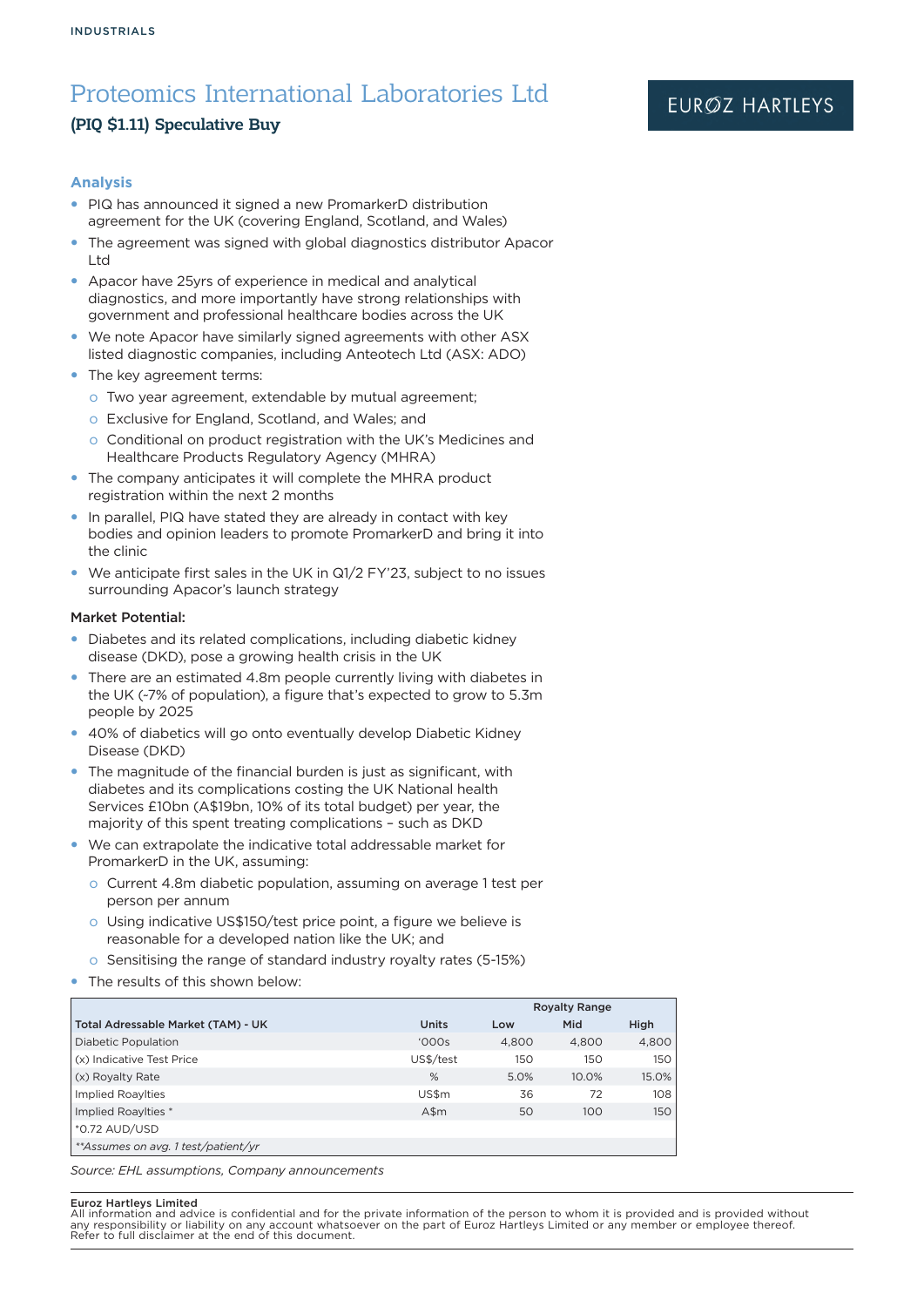## (PIQ \$1.11) Speculative Buy

- The range of outcomes demonstrates the large market opportunity present
- Achieving even modest market penetration will translate into lucrative commercial outcomes for PIQ
- On this point, we can explore how these outcomes might look under different market penetration scenarios (assuming midpoint royalty rate)
- This is shown below:

| <b>PIQ Royalty Sensitivity - UK</b> | <b>Units</b> | <b>Market Penetration</b> |       |       |       |       |
|-------------------------------------|--------------|---------------------------|-------|-------|-------|-------|
| <b>Diabetic Population</b>          | '000s        | 4.800                     | 4.800 | 4.800 | 4.800 | 4,800 |
| (x) Market Penetration              | %            | 5%                        | 10%   | 15%   | 20%   | 25%   |
| (x) Indicative Test Price           | US\$/test    | 150                       | 150   | 150   | 150   | 150   |
| (x) Royalty (mid-point)             | %            | 10%                       | 10%   | 10%   | 10%   | 10%   |
| $=$ Implied Royalty to PIQ          | US\$m        | 3.6                       | 7.2   | 10.8  | 14.4  | 18.0  |
| $=$ Implied Royalty to PIQ*         | A\$m         | 5.0                       | 10.0  | 15.0  | 20.0  | 25.0  |
| *0.72 AUD/USD                       |              |                           |       |       |       |       |
| **Assumes on avg. 1 test/patient/yr |              |                           |       |       |       |       |

*Source: EHL assumptions, Company announcements*

• We remind readers that being royalties they are high margin in nature and fall mostly to the bottom line.

#### **Forecasts**

- We have updated our forecasts to include this new agreement
- In building our forecasts we have made the following assumptions for the UK agreement:
	- o First sales in FY23
	- o US\$150/test pricing
	- o Conservative 7.5% royalty rate
	- o 10% final market share with a standard adoption curve
- Our updated sales forecast for the following 5 years are shown below:

| <b>FY</b>                               | <b>Units</b> | 2022 | 2023 | 2024 | 2025  | 2026  |
|-----------------------------------------|--------------|------|------|------|-------|-------|
| <b>PromarkerD Forecasts</b>             |              |      |      |      |       |       |
| Unit Sales                              | '000s        | 19   | 142  | 435  | 1.034 | 2,172 |
| Market Penetration (Forecasted Regions) | %            | 0.0% | 0.2% | 0.7% | 1.7%  | 3.5%  |
| Market Penetration (Global)             | %            | 0.0% | 0.0% | 0.1% | 0.2%  | 0.4%  |
|                                         |              |      |      |      |       |       |
| <b>Group Revenue Forecasts</b>          |              |      |      |      |       |       |
| PromarkerD Royalties                    | $A\$ {Sm}    | O.3  | 2.0  | 6.1  | 14.6  | 30.8  |
| <b>Analysis Business</b>                | $A\$ m       | 1.4  | 1.6  | 1.7  | 1.9   | 2.1   |
| Other Income                            | $A\$ {Sm}    | 1.3  | 1.3  | 1.3  | 1.3   | 1.3   |
| <b>Total Sales</b>                      | A\$m         | 3.0  | 4.9  | 9.2  | 17.8  | 34.2  |
| % Growth                                | %            | 1%   | 62%  | 88%  | 95%   | 92%   |

*Source: EHL assumptions*

- We continue to note that in these early days of commercialisation, forecasts are very fluid, especially during an ongoing pandemic. There is ample room to exceed these figures should PIQ attain greater market share then our very conservative forecasts.
- Additionally, we note these forecasts do not include any potential commercial outcomes from PIQ's Promarker™ pipeline of programs.

#### Euroz Hartleys Limited

All information and advice is confidential and for the private information of the person to whom it is provided and is provided without any responsibility or liability on any account whatsoever on the part of Euroz Hartleys Limited or any member or employee thereof. Refer to full disclaimer at the end of this document.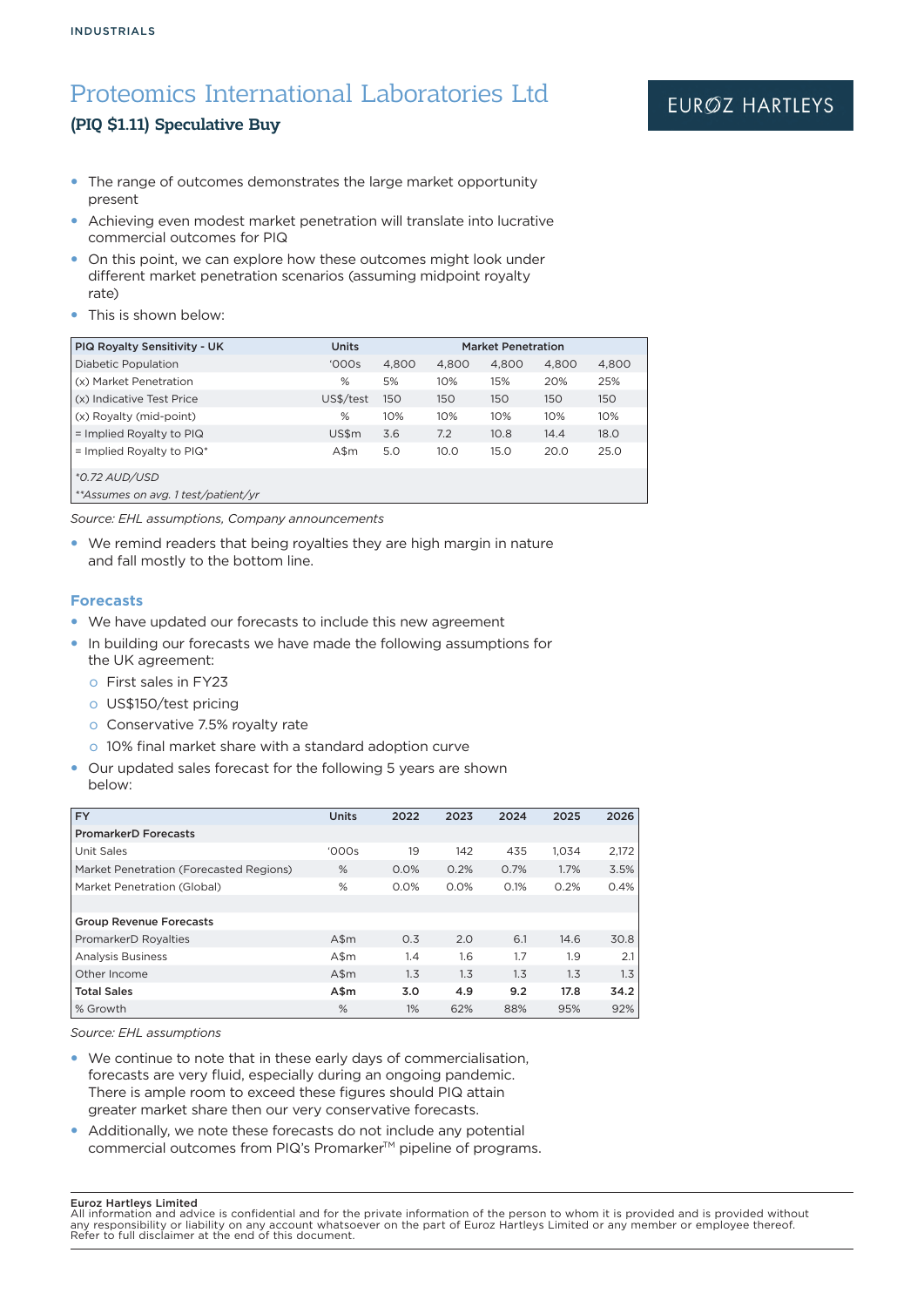## (PIQ \$1.11) Speculative Buy

### **Catalyst**

• We continue to see a number of upcoming catalysts for the company in the short to medium term, we outline key catalysts we anticipate over the next CY below:

|                                | CY'2021            | CY'2022 |       |       |                    |                                                          |
|--------------------------------|--------------------|---------|-------|-------|--------------------|----------------------------------------------------------|
| <b>Key Catalyst</b>            | Dec <sup>'</sup> Q | Mar'Q   | Jun'Q | Sep'Q | Dec <sup>'</sup> Q | Significance / Impact                                    |
| PromarkerD                     |                    |         |       |       |                    |                                                          |
| <b>Further Licensing Deals</b> |                    |         |       |       |                    | Drive global uptake and future revenues                  |
| <b>First Sales</b>             |                    |         |       |       |                    | Drive revenue                                            |
| Regulatory Updates (FDA/Other) |                    |         |       |       |                    | Build user confidence in product and assist in second    |
|                                |                    |         |       |       |                    | phase of test rollout / Assist regional roll-out of test |
| US Reimbursement Code          |                    |         |       |       |                    | Secures payer approval and market demand                 |
|                                |                    |         |       |       |                    |                                                          |
| Promarker™                     |                    |         |       |       |                    |                                                          |
| <b>Endometriosis Update</b>    |                    |         |       |       |                    | New first-in-class diagnostic test/validates pipeline    |
| Giardia Update                 |                    |         |       |       |                    | Potential proof of concept results                       |
|                                |                    |         |       |       |                    |                                                          |
| <b>Analytical Services</b>     |                    |         |       |       |                    |                                                          |
| New contracts                  |                    |         |       |       |                    | Off-set cash burn & engage potential future partners     |

*Source: EHL assumptions*

- We note there are additional catalysts around overall pipeline program updates, conference presentations, amongst other things
- We anticipate PIQ will trade up upon successfully achieving these catalysts, potentially substantially with some.

## **Valuation and Price Target**

### We maintain our Speculative Buy recommendation with an upgraded \$1.90/sh. Price Target

- We have upgraded our Valuation and Price Target to \$1.90/sh. from \$1.75/sh. as a result of upgrading our forecasts
- This Price Target per our analysis requires PIQ achieving the level of commercial adoption we forecast. The factors and risks surrounding these assumptions further drive our Speculative Buy recommendation
- Our valuation summary is shown below:

| <b>Valuation Summary</b>   |                    |       |  |  |  |
|----------------------------|--------------------|-------|--|--|--|
| <b>DCF EV</b>              | A\$m               | 194.2 |  |  |  |
| (+) Net Cash (Pro-forma)   | A\$m               | 5.9   |  |  |  |
| <b>Equity Value</b>        | A\$m               | 200.0 |  |  |  |
| $($ / $)$ SOI              | m                  | 105.2 |  |  |  |
| <b>Valuation per Share</b> | $A\frac{4}{5}$ /sh | 1.90  |  |  |  |
|                            |                    |       |  |  |  |
| <b>Price Target</b>        |                    | 1.90  |  |  |  |

*Source: EHL assumptions*

• We further make note that our valuation does not include any potential value from any of PIQs Promarker<sup>™</sup> pipeline programs. We continue to view these as free options, which could realise value if commercially successful.

Euroz Hartleys Limited

All information and advice is confidential and for the private information of the person to whom it is provided and is provided without<br>any responsibility or liability on any account whatsoever on the part of Euroz Hartley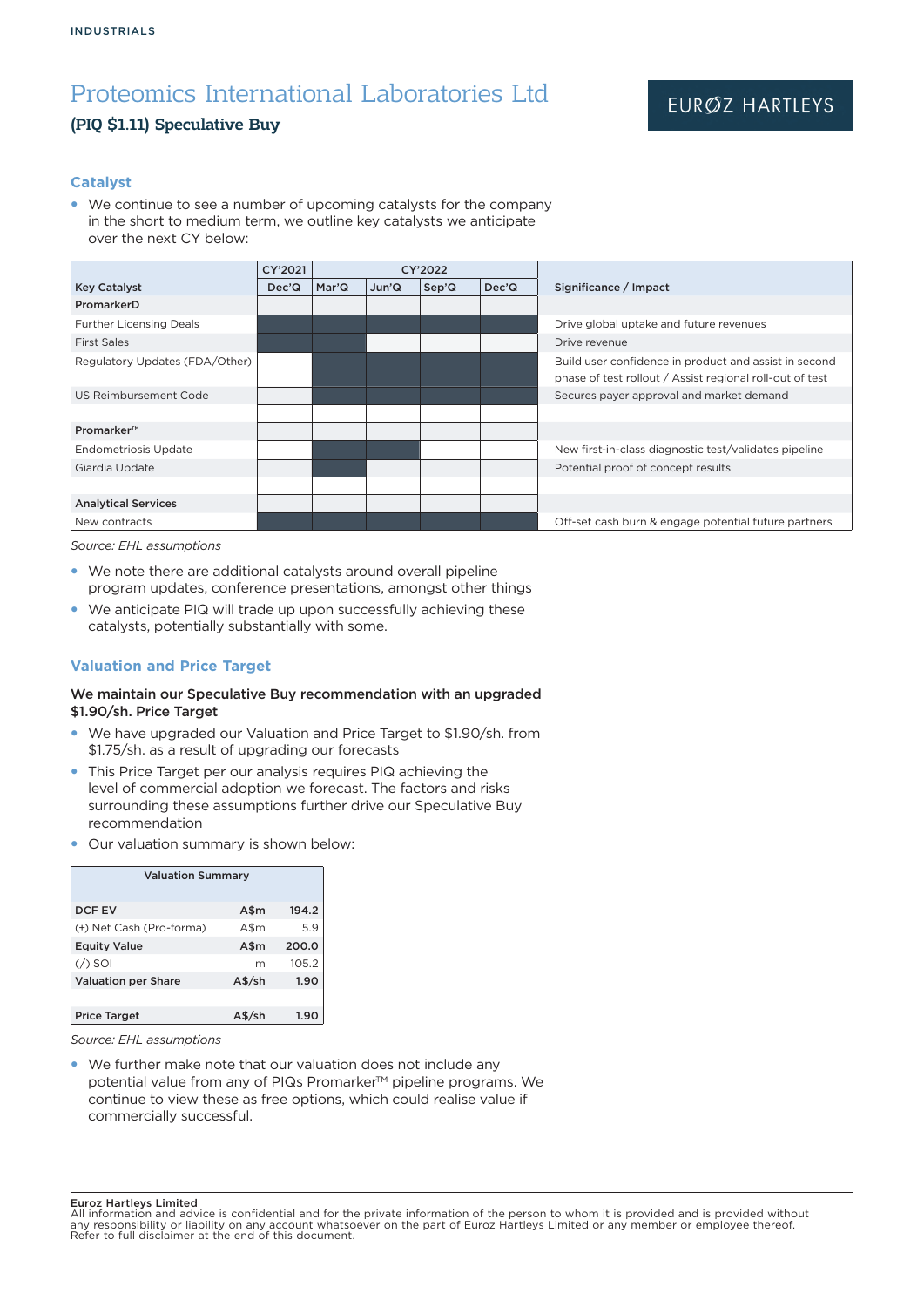## (PIQ \$1.11) Speculative Buy

| <b>Financial Statements</b>                                                 | 2021a             | 2022f                | 2023f                | 2024f                |
|-----------------------------------------------------------------------------|-------------------|----------------------|----------------------|----------------------|
| <b>Income Statement</b><br>PromarkerD Royalties<br><b>Analysis Business</b> | O.O<br>1.3        | 0.3<br>1.4           | 2.0<br>1.6           | 6.1<br>1.7           |
| Other Income<br><b>Total Sales</b><br>$(-)$ COGS                            | 1.7<br>3.0<br>O.O | 1.3<br>3.0<br>$-0.1$ | 1.3<br>4.9<br>$-0.4$ | 1.3<br>9.2<br>$-1.2$ |
| Gross Profit<br>$(-)$ OPEX                                                  | 3.0<br>$-5.4$     | 2.9<br>$-5.5$        | 4.5<br>$-5.9$        | 7.9<br>$-6.4$        |
| EBITDA<br>$(-)$ D&A                                                         | $-2.5$<br>$-0.4$  | $-2.5$<br>$-0.4$     | $-1.4$<br>$-0.4$     | 1.6<br>$-0.4$        |
| <b>EBIT</b>                                                                 | $-2.8$            | $-2.9$               | $-1.8$               | 1.1                  |
| (-) Net Finance<br>(-) Other Expenses                                       | O.O<br>0.0        | 0.0<br>0.0           | 0.0<br>0.0           | O.O<br>0.0           |
| EBT<br>$(-)$ Tax                                                            | $-2.9$<br>0.0     | $-2.9$<br>O.O        | $-1.8$<br>0.0        | 1.1<br>0.0           |
| <b>Reported NPAT</b><br>(+/-) Abnormals                                     | $-2.9$<br>$-0.4$  | $-2.9$<br>O.O        | $-1.8$<br>0.0        | 1.1<br>O.O           |
| <b>Norm NPAT</b>                                                            | $-3.2$            | $-2.9$               | $-1.8$               | 1.1                  |
| Cash flow (A\$m)                                                            | 2021a             | 2022f                | 2023f                | 2024f                |
| <b>Profit Before Tax</b><br>$(+)$ D&A                                       | $-2.9$<br>O.4     | $-2.9$<br>0.4        | $-1.8$<br>O.4        | 1.1<br>0.4           |
| $(+)$ FX loss/(gain)<br>(+) Share base payments                             | 0.0<br>0.3        | O.O<br>0.0           | O.O<br>O.O           | O.O<br>O.O           |
| (-) Tax Paid                                                                | 0.0               | O.O                  | 0.0                  | 0.0                  |
| $(+/-)$ Other<br><b>Gross Cashflow</b>                                      | $-0.1$<br>$-2.2$  | $-0.1$<br>$-2.6$     | $-0.1$<br>$-1.5$     | $-0.1$<br>1.5        |
| (-) Capital Expenditure                                                     | $-0.2$            | $-0.3$               | $-0.3$<br>$-0.1$     | $-0.8$<br>$-0.3$     |
| (-) Change in NWC<br><b>Operating Free Cashflow</b>                         | 0.0<br>$-2.5$     | 0.0<br>$-2.8$        | $-1.8$               | 0.5                  |
| (-) acq of subs/other Invst.<br>(+) Proc. from disp of FA/subs              | 0.0<br>O.O        | O.O<br>O.O           | O.O<br>O.O           | 0.0<br>O.O           |
| (-) Dividends Paid                                                          | 0.0               | 0.0                  | O.O                  | 0.0                  |
| (+) Equity issued<br>$(+/-)$ Other                                          | 5.7<br>O.1        | 0.3<br>O.O           | O.O<br>O.O           | O.O<br>O.O           |
| <b>Net Cashflow</b>                                                         | 3.3               | $-2.5$               | $-1.8$               | 0.5                  |
| <b>BoP Net Cash</b>                                                         | 2.2<br>3.3        | 5.5<br>$-2.5$        | 3.0<br>$-1.8$        | 1.2                  |
| (+/-) Net Cashflow<br>$(+/-)$ AASB16                                        | 0.0               | 0.0                  | 0.0                  | 0.5<br>O.O           |
| <b>EoP Net Cash</b>                                                         | 5.5               | 3.0                  | 1.2                  | 1.6                  |
| <b>Balance Sheet (\$m)</b>                                                  | 2021a             | 2022f                | 2023f                | 2024f                |
| Cash<br>Receivables                                                         | 5.6<br>0.3        | 3.1<br>0.3           | 1.2<br>0.5           | 1.7<br>0.9           |
| <b>Other Assets</b><br><b>Total Current Assets</b>                          | 1.4<br>7.3        | 1.4<br>4.8           | 1.4<br>3.2           | 1.4<br>4.0           |
| PP&E                                                                        | 1.2               | 1.1                  | 1.0                  | 1.4                  |
| <b>Other Assets</b><br><b>ROUA</b>                                          | 0.0<br>0.1        | 0.0<br>O.1           | 0.0<br>O.1           | 0.0<br>O.1           |
| Intangible Assets                                                           | O.O               | O.O                  | O.O                  | O.O                  |
| <b>Total Non-current Assets</b><br><b>Total Assets</b>                      | 1.3<br>8.6        | 1.1<br>6.0           | 1.1<br>4.3           | 1.5<br>5.5           |
| Payables                                                                    | 0.5               | 0.5                  | 0.6                  | 0.7                  |
| Borrowing<br><b>Lease Liabilities</b>                                       | 0.0<br>O.1        | 0.0<br>O.1           | 0.0<br>O.1           | 0.0<br>O.1           |
| Provisions                                                                  | 0.2               | 0.2                  | 0.2                  | O.2                  |
| <b>Total Current Liabilities</b><br>Payables                                | 0.8<br>O.1        | 0.8<br>O.1           | 0.9<br>O.1           | 1.0<br>O.1           |
| Borrowing<br>Lease Liabilities                                              | 0.0<br>O.O        | 0.0<br>O.O           | 0.0<br>O.O           | 0.0<br>O.O           |
| Provisions                                                                  | O.1               | 0.1                  | O.1                  | O.1                  |
| <b>Total Non-Current Liabilities</b><br><b>Total Liabilities</b>            | 0.2<br>1.0        | 0.2<br>1.0           | 0.2<br>1.1           | 0.2<br>1.2           |
| <b>Net Assets</b>                                                           | 7.6               | 5.0                  | 3.2                  | 4.3                  |
| <b>Issued Capital</b><br>Reserves                                           | 19.1<br>1.2       | 19.4<br>1.2          | 19.4<br>1.2          | 19.4<br>1.2          |
| <b>Accumulated Losses</b>                                                   | $-12.7$           | $-15.5$              | $-17.3$              | $-16.2$              |
| <b>Total Equity</b>                                                         | 7.6               | 5.0                  | 3.3                  | 4.4                  |

## EURØZ HARTLEYS

| <b>Performance Ratios</b>                                                                                                                                                                                                                                                                          | 2021a                                                                                                        | 2022f                                                                                                              | 2023f                                                                                                                    | 2024f                                                                                                           |
|----------------------------------------------------------------------------------------------------------------------------------------------------------------------------------------------------------------------------------------------------------------------------------------------------|--------------------------------------------------------------------------------------------------------------|--------------------------------------------------------------------------------------------------------------------|--------------------------------------------------------------------------------------------------------------------------|-----------------------------------------------------------------------------------------------------------------|
| <b>Growth &amp; Margins</b><br>Revenue Growth<br><b>EBITDA Growth</b><br><b>EBIT Growth</b><br>Normalized Net Profit Growth<br><b>EBITDA</b> margin<br>EBIT margin<br>Normalized net profit margin<br>Effective tax rate                                                                           | $-1%$<br>79%<br>63%<br>48%<br>$-83%$<br>-96%<br>$-109%$<br>0%                                                | 1%<br>2%<br>1%<br>$-11%$<br>$-84%$<br>-96%<br>$-96%$<br>0%                                                         | 62%<br>$-44%$<br>-38%<br>-38%<br>$-29%$<br>-36%<br>-36%<br>0%                                                            | 88%<br>$-212%$<br>$-164%$<br>$-164%$<br>17%<br>12%<br>12%<br>0%                                                 |
| Liquidity<br>Capex/depreciation<br>Current ratio<br>Quick ratio<br>Receivable days<br>Payable days                                                                                                                                                                                                 | 0.6<br>9.4<br>11.1<br>36.9<br>35.8                                                                           | 0.7<br>6.1<br>6.3<br>36.9<br>35.8                                                                                  | 0.7<br>3.7<br>2.8<br>36.9<br>35.8                                                                                        | 1.7<br>4.1<br>3.5<br>36.9<br>35.8                                                                               |
| <b>Risk Measures</b><br>Dividend Cover<br>Payout ratio<br>Net interest cover<br>Net debt/equity                                                                                                                                                                                                    | na<br>0%<br>na<br>$-73%$                                                                                     | na<br>0%<br>na<br>$-60%$                                                                                           | na<br>0%<br>na<br>$-36%$                                                                                                 | na<br>0%<br>na<br>$-37%$                                                                                        |
| Returns<br>ROIC<br>ROA<br><b>ROE</b>                                                                                                                                                                                                                                                               | $-37%$<br>$-38%$<br>$-42%$                                                                                   | $-57%$<br>-48%<br>$-57%$                                                                                           | $-54%$<br>$-42%$<br>$-54%$                                                                                               | 18%<br>21%<br>26%                                                                                               |
| <b>Share Data/Valuation</b>                                                                                                                                                                                                                                                                        | 2021a                                                                                                        | 2022f                                                                                                              | 2023f                                                                                                                    | 2024f                                                                                                           |
| <b>Share Data</b><br><b>Issued shares</b><br>Weighted ave shares<br>Fully diluted shares<br><b>Basic EPS</b><br>YoY change<br><b>Fully diluted EPS</b><br>YoY change<br>Fully diluted normalised EPS<br>YoY change<br>Dividend/share<br>Franking<br>Gross cashflow/share<br>NBV/share<br>NTA/Share | 105.2<br>98.8<br>109.2<br>$-2.7$<br>0.4<br>$-2.6$<br>0.4<br>$-3.0$<br>0.3<br>0.0<br>na<br>-2.1<br>7.2<br>7.2 | 105.2<br>105.2<br>108.8<br>$-2.7$<br>O.O<br>$-2.6$<br>0.0<br>$-2.6$<br>$-11%$<br>0.0<br>na<br>$-2.5$<br>4.7<br>4.8 | 105.2<br>105.2<br>105.2<br>$-1.7$<br>$-0.4$<br>$-1.7$<br>$-0.4$<br>$-1.7$<br>$-36%$<br>0.0<br>na<br>$-1.4$<br>3.0<br>3.1 | 105.2<br>105.2<br>105.2<br>1.1<br>$-1.6$<br>1.1<br>-1.6<br>1.1<br>$-164%$<br>0.0<br>na<br>$1.4\,$<br>4.1<br>4.2 |
| Valuation<br>PER (Basic)<br>PER (Fully diluted)<br>PER (Fully diluted, normalized)<br>P/CFPS<br>Price/NBV<br>Price/NTA<br>Dividend Yield<br>EV/EBITDA<br>EV/EBIT<br>EV/Revenue                                                                                                                     | $-40.8$<br>$-42.4$<br>$-37.5$<br>$-52.5$<br>15.3<br>15.3<br>0.0<br>$-44.9$<br>$-39.0$<br>37.3                | $-40.6$<br>$-42.0$<br>$-42.0$<br>$-45.2$<br>23.5<br>23.2<br>0.0<br>$-44.2$<br>$-38.6$<br>37.0                      | $-65.9$<br>$-65.9$<br>$-65.9$<br>$-78.6$<br>36.6<br>35.8<br>O.O<br>$-78.3$<br>$-62.8$<br>22.8                            | 103.2<br>103.2<br>103.2<br>77.0<br>27.0<br>26.6<br>0.0<br>69.9<br>97.5<br>12.1                                  |
| <b>Other Information</b><br>Estimated free float:<br>12-mth High/Low (A\$/sh)<br>Average daily volume (A\$k)<br><b>ASX Code</b><br>Next result                                                                                                                                                     |                                                                                                              |                                                                                                                    |                                                                                                                          | 60%<br>0.46/1.48<br>98.0<br><b>PIQ</b><br>Feb-22                                                                |
|                                                                                                                                                                                                                                                                                                    |                                                                                                              |                                                                                                                    |                                                                                                                          |                                                                                                                 |

#### **Company Description**

Proteomics International Laboratories Ltd (PIQ) is a Perth based medical technology company. Currently in the process of commercializing its novel diabetic kidney disease test, PromarkerD, the business has an additional pipeline of 10 other diagnostic tests in various stages of development and commercialization, in addition to a growing world class analytical services business.

#### Euroz Hartleys Limited

All information and advice is confidential and for the private information of the person to whom it is provided and is provided without<br>any responsibility or liability on any account whatsoever on the part of Euroz Hartley